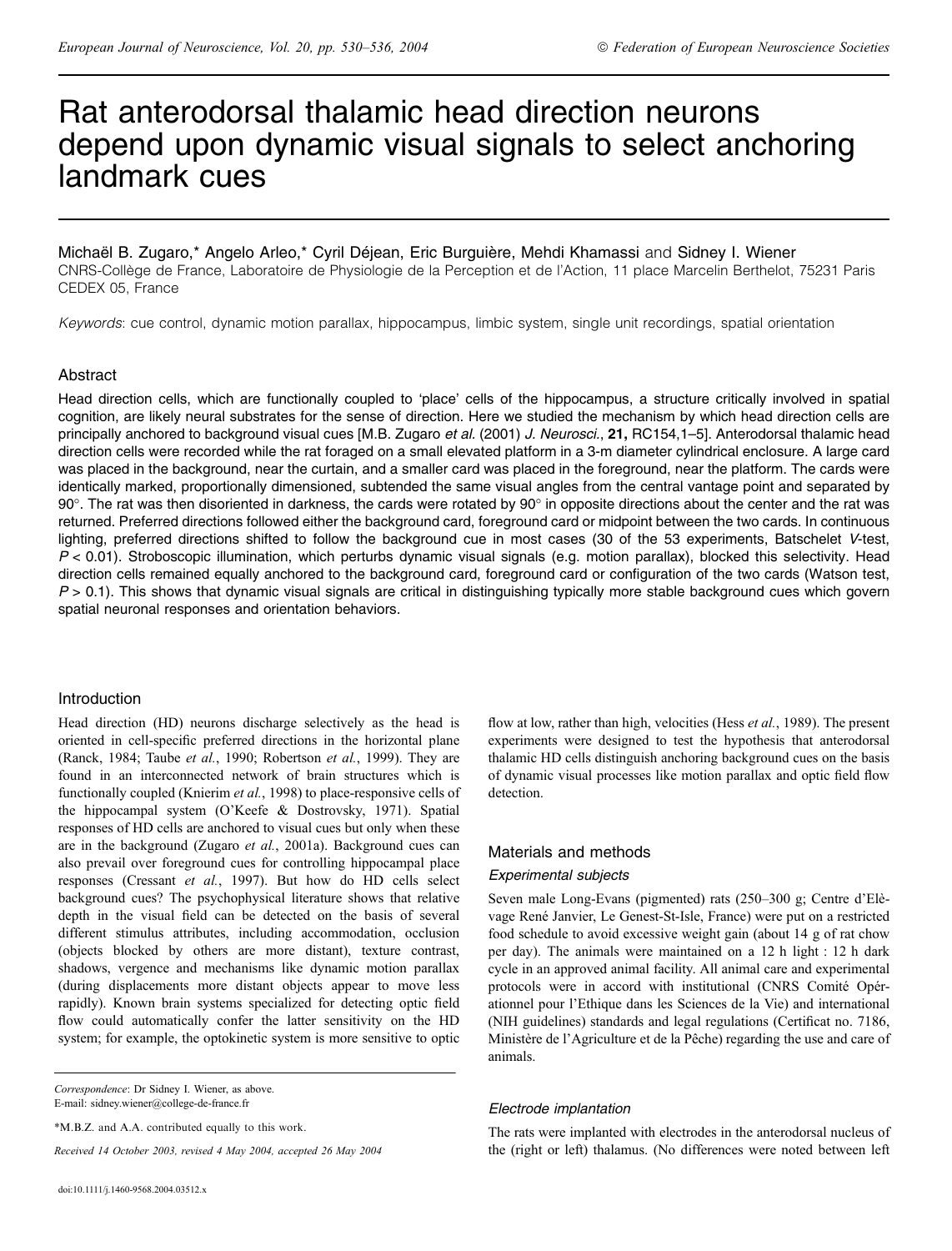and right recordings.) Electrode bundles consisted of eight formvarcoated nichrome wires (diameter  $25 \mu m$ ). Each bundle of wires was inserted in a 30-gauge stainless steel cannula and mounted on one of two independently advanceable connector assemblies on a single headstage (Wiener, 1993). Before surgery, the animals were tranquillized with xylazine and then deeply anesthetized with pentobarbital  $(40 \text{ mg/kg})$ . The electrodes were implanted above the antero-dorsal thalamic nucleus (antero-posterior  $-1.4$  to  $-2.0$  mm and medio-lateral  $\pm$  1.1 to  $\pm$  1.4 mm relative to bregma, 4.2 mm ventral to brain surface) using conventional surgical techniques. The electrode descender assembly was permanently fixed to the skull with dental acrylic and seven tiny screws. A ground screw connector assembly was implanted in the cranial bone.

## Signal processing

During the recording sessions, electrode signals passed through FETs were differentially amplified  $(10\ 000 \times)$  and filtered  $(300-5\ \text{kHz})$ , notch at 50 Hz). The signal was then passed to a computer for automatic data collection. The acquisition software (DataWave® Discovery) digitized and collected 32 data points (at 20 kHz) for each signal that crossed a user-set threshold. Single unit activity was discriminated post-hoc using this system's spike-sorting techniques based on a maximum of eight different waveform parameters.

When a well-isolated neuron was successfully recorded, the electrodes were not advanced at the end of the session, in order to permit further recordings from the same neuron. The rationale for this was that existing studies are remarkably consistent in showing that, in simultaneous recordings of HD cells, all neurons respond coherently to cue manipulations (also see Results and Discussion). Thus, the responses would be the same in the well-isolated neuron as in its neighbor, which might prove difficult or impossible to isolate. A neuron was assumed to be recorded again in a subsequent session on the basis of the appearance of a similar waveform on the same electrode and this was supported by similar initial directional preferences and peak firing rates in the recordings. Prior to recordings, a support with two small lamps (10 cm separation) was mounted above the headstage. The (sagittally oriented) positions of the two lamps were detected by a video camera mounted above the platform (using the DataWave® video tracking system) and sampled at a rate of 60 Hz. The heading direction of the animal was later computed using the positions of the two lamps. Inversions of the lamps due to tracking errors were corrected with our own interactive software. Counterclockwise rotations are considered positive here.

#### Recording protocol

Anterodorsal thalamic HD cells were recorded while the rat was on a small (22-cm diameter) elevated platform in a 3-m diameter cylindrical enclosure. The experimental cues were two freely standing cards, a small one in the foreground (height 60 cm, width 11 cm, distance 36 cm) and a larger one in the background (height 240 cm, width 44 cm, distance 144 cm) (Fig. 1a). The cards were identically marked, proportionally dimensioned and subtended identical (non-overlapping) visual angles from the central viewpoint. The equivalence of the intensity of reflected light from the two cards was controlled regularly with a luminance meter (LS-100; Minolta). The goal here was to make the relative distances of the cards constitute their major distinguishing difference rather than, for example, salience or apparent size. Initially the cards were separated by  $90^\circ$  from the viewpoint of the central platform. (The field of vision of rats is  $270^{\circ}$ .) The preferred directions



Fig. 1. Experimental protocol. (a) The rats freely foraged for food pellets on an elevated platform (diameter 22 cm) located in the center of a cylindrical black curtain (diameter 3 m). A foreground card (height 60 cm, distance 36 cm) and a background card (height 240 cm, distance 144 cm), bearing two vertical white stripes, served as principal orienting cues. The cards' respective sizes and distances to the platform center were proportioned so that they occupied the same visual angles. They were separated by 90° (b) After an initial recording (top panel), the animal was removed from the platform and the two cards were rotated in opposite directions (bottom panel). The rat was then disoriented in complete darkness and returned to the platform as the light was turned back on and a second recording began. Recording sessions including baseline and double cue rotations were conducted in continuous or stroboscopic light (flashes at 1.5 Hz).

of HD cells were compared before and after we rotated the background card by  $90^\circ$  in one direction and the foreground card by  $90^\circ$  in the other direction around the platform (Fig. 1), thus providing conflicting orienting cues. After this rotation the cards were again separated by 90° but inverted in their left-right relation. The rats were removed from the apparatus prior to each recording, including during cue rotations, and were disoriented in a completely dark container as the experimenter rotated it erratically while walking about the room. After the disorientation procedure, the experimenter held the animal with its head oriented toward the midpoint between the two cards. The experimenter then asked a colleague to switch on the room light and placed the animal on the platform in a forward linear translation. In this way the animal was immediately exposed to both cues simultaneously while it was in motion (providing dynamic visual information). The difference in apparent angular velocity of the two cards is estimated as between 5 and  $10^{\circ}/s$ . This procedure was first carried out under continuous lighting to permit normal visual processing. It was then repeated under stroboscopic lighting at 1.5 Hz to disturb neural processing of image velocity (Wells et al., 2001), which we hypothesized would provide cues for distinguishing background from foreground.

The results were interpreted as follows. If the preferred directions were anchored: (i) to the background card, they would rotate by  $90^\circ$  in the same direction as the card; (ii) to the foreground card, they would rotate by the 90° in the other direction, following that card; (iii) to the configuration of both cards, they would rotate by  $180^\circ$  (following the midpoint between the cards) and (iv) to uncontrolled room cues, they would remain unchanged. Finally, should no environmental cue exert control over the preferred directions, the latter would rotate by a random angle (as the rats were disoriented between successive recordings). The initial positions and directions of rotations of the foreground and background cards were varied among sessions. In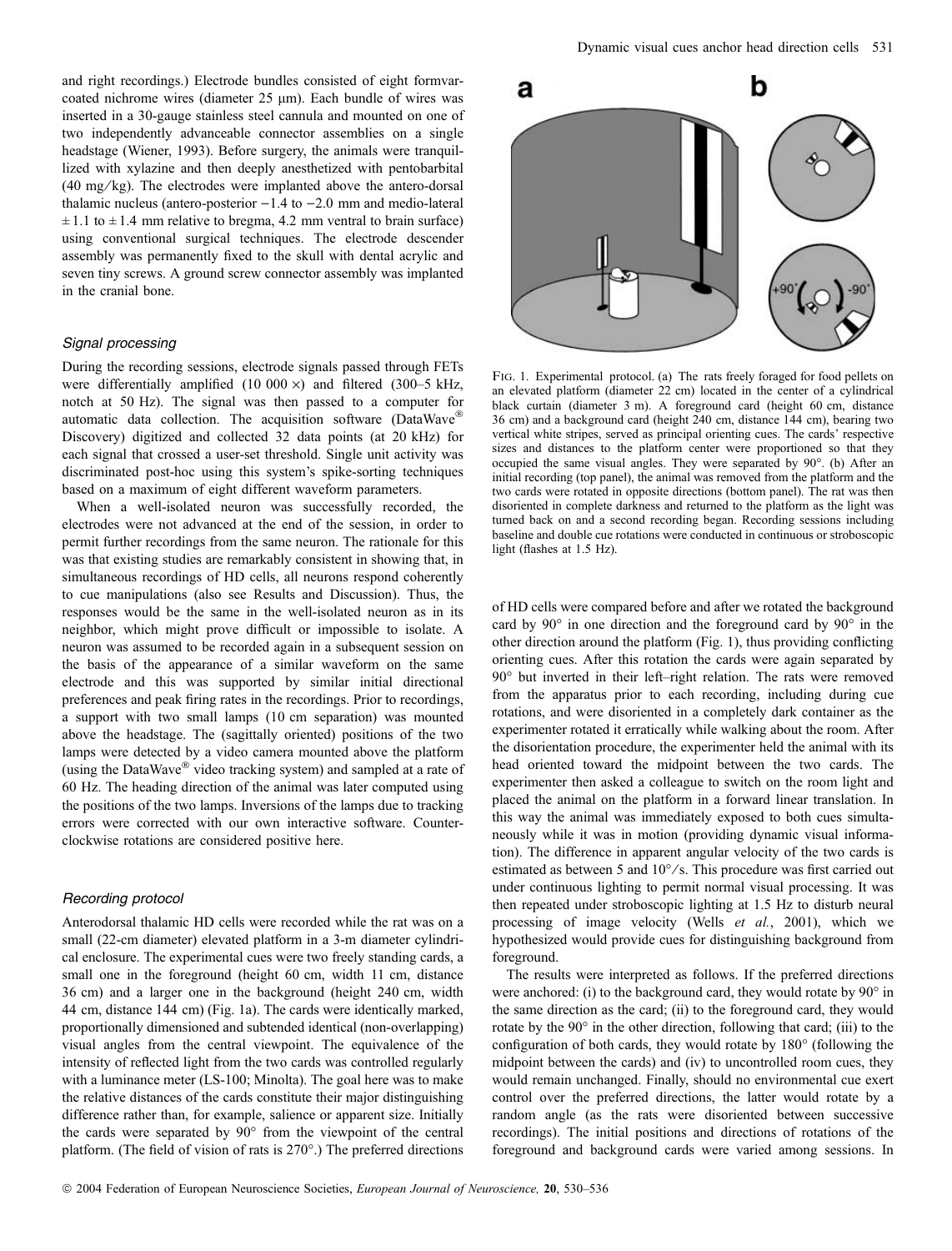order to test for possible effects of the order that the manipulations were executed, in nine sessions, the protocol was repeated again immediately without unplugging the headstage or removing the animal from the experimental room (in one of these cases the protocol was repeated twice and in another three times). In two sessions the stroboscopic condition was presented first, in three others only the stroboscopic condition was tested and in one session, only the continuous light condition was presented four times.

#### Analyses

Methods for computing tuning curves for the HD cells are detailed in Zugaro et al. (2001b). Briefly, the software counted the number of spikes for each position sampling interval (16.6 ms) and associated the resulting frequency with the corresponding head angle. This was used to compute a histogram, for which each bin height was the average of all the frequencies associated with head angles within the range of the bin. To calculate preferred direction, we used a discretized adaptation of the Gaussian fit. A best-fit approximation to this curve was obtained via Matlab<sup>®</sup> (The MathWorks, Natick, MA, USA) software. Circular statistics are from Batschelet (1981). Although, for clarity, the data are shown as histograms in Fig. 4, none of the statistical tests actually relies on these binned values; instead, they use continuous random variables and thus our results are completely independent of the histogram bin sizes.

## **Histology**

At the end of the experiments, a small electrolytic lesion was made by passing a small cathodal DC current  $(20 \mu A, 10 \text{ s})$  through one of the recording electrodes to mark the location of its tip. The rats were then deeply anesthetized with pentobarbital. Intracardial perfusion with saline was followed by 10% formalin–saline. Histological sections were stained with cresyl violet. Recording sites were reconstructed by detecting the small lesion and the track of the 30-gauge cannula, taking into account the distance that the microelectrode driver had been advanced from the point of stereotaxic placement of the electrodes. The recording sites were calculated by interpolation along the electrode track between the lesion site and the implantation site. Two HD cells from a fifth animal were excluded from analyses because the recording site was in the hippocampus.

## **Results**

Seventeen anterodorsal thalamic HD cells were recorded in seven rats in 34 sessions which included 53 experiments in continuous light and 51 under stroboscopic lighting (an experiment is considered a comparison of directional responses prior to and after cue rotation.) In six sessions, multiple HD cells with different preferred directions were recorded simultaneously (two cells in three of the sessions, three cells in two sessions and four cells in the other session). In each of these cases, all of the neurons had the same responses to cue shifts in the continuous light and stroboscopic conditions (see, for example, Fig. 2). This indicates that the results from individual neurons are representative of all of the neurons of the anterodorsal nucleus of the thalamus in each of these sessions.

As shown by the typical examples in Fig. 3, in the majority (57%, i.e. 30 of 53) of the recording experiments the preferred directions of the HD cells stayed anchored to the background card after card rotations when recorded in continuous light (Fig. 3, left column). This disproportionately outnumbers the experiments where preferred



Fig. 2. Polar plots of directional responses of four anterodorsal thalamic neurons recorded simultaneously in continuous light conditions. Three were recorded simultaneously on the same electrode while the fourth (with the lowest peak firing rate) was recorded from another electrode. The thin jagged traces are the actual firing rate histograms (binwidth 6°, calibration bar to left). The thicker lines are Gaussian best-fit approximations of the individual response curves. (a) Responses prior to cue rotation. (b) Responses after cue rotation show a coherent shift of all of the preferred directions by about the same angles  $(-81, -85, -84)$ and  $-90^\circ$ ).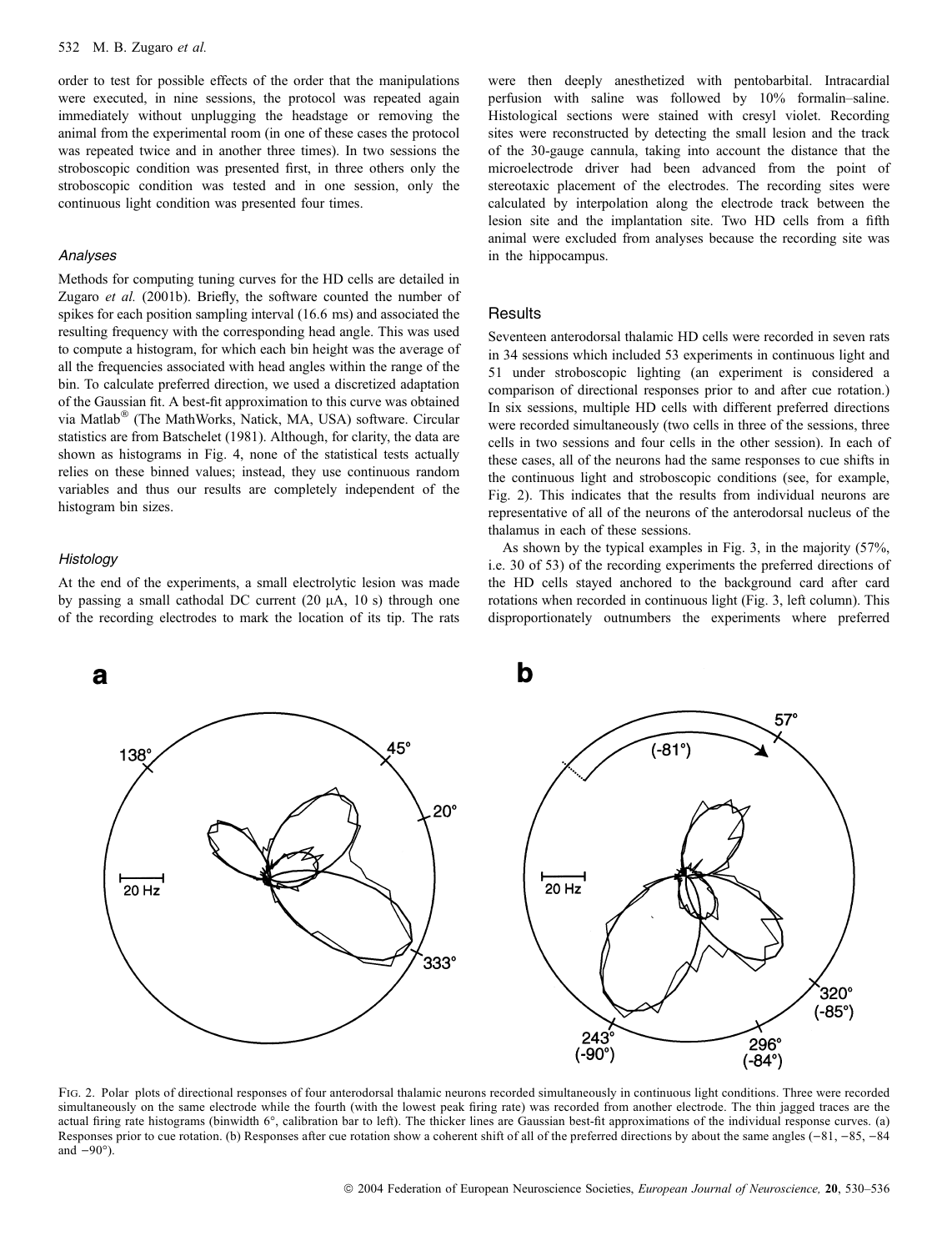

#### FIG. 3. Typical shifts in preferred directions after card rotations. The response curves of these head direction (HD) cells (recorded during three different sessions) were sampled during the recording preceding (thick curves) and following (thin curves) the rotation of the background card by  $-90^\circ$  and the foreground card by  $+90^\circ$ around the platform. The polar plots show the firing rate as distance of the trace from the central point (calibration bar at bottom center). The initial directional response curve has been oriented to point to the right (3 o'clock position) to facilitate comparisons. (a) Under continuous light conditions, the preferred directions of the HD cells always shifted by approximately 90° clockwise, following the card in the background. (b) Under stroboscopic light conditions, the preferred directions of the HD cells could shift 90 $^{\circ}$  counterclockwise, following the foreground card (cell 1 in row 1), follow the background card (cell 2 in row 2) or shift by 180 $^{\circ}$ , following the midpoint between the two cards (cell 3 in row 3). The labels 'Foreground card', 'Background card' and 'Both cards' show the predicted angle of rotation of the preferred direction if the respective cues had dominantly influenced the anchoring of the preferred direction. Data have been rectified to compensate for the fact that background and foreground cards were rotated in different directions among sessions.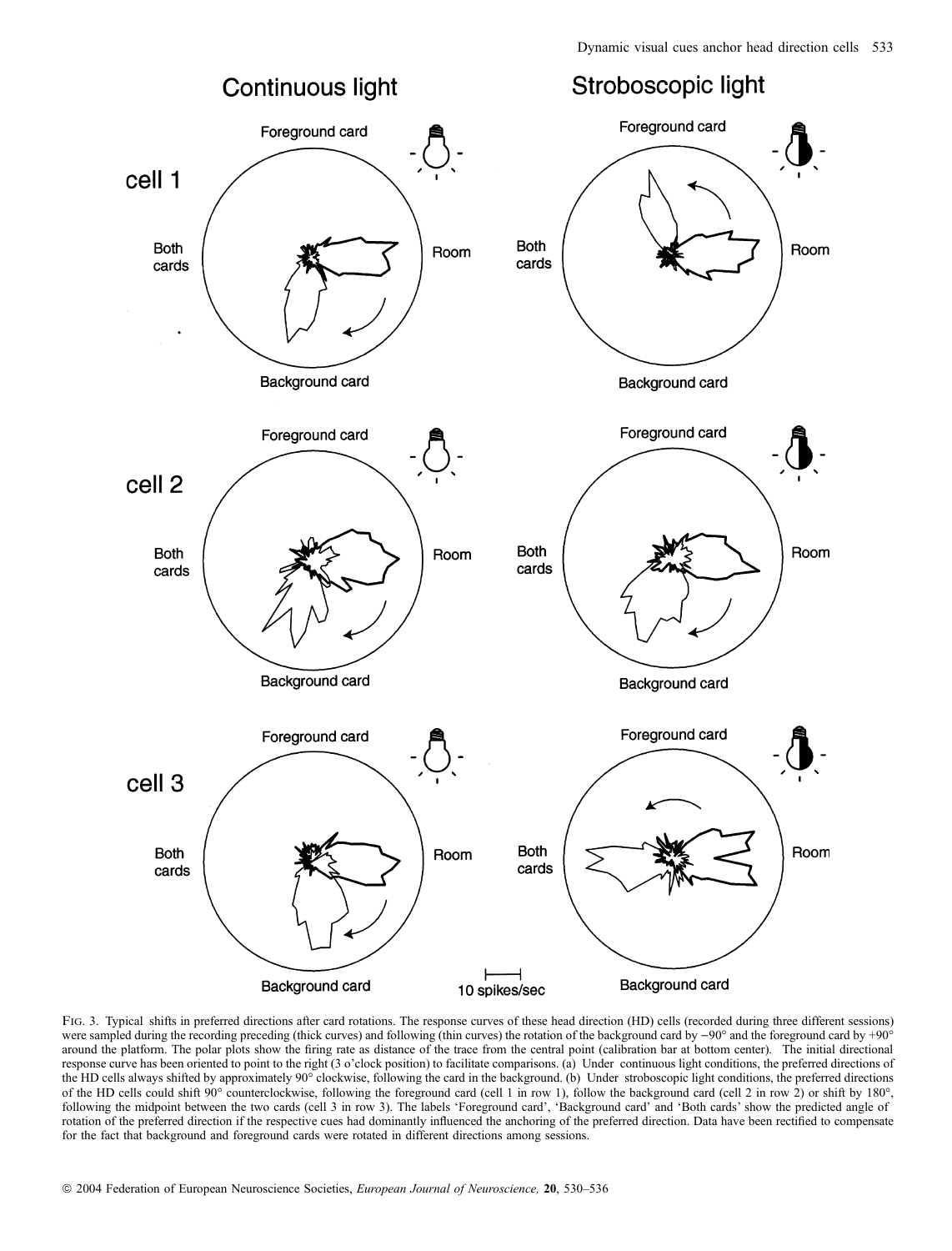

Fig. 4. Incidence of preferred direction shifts after foreground and background card rotations in (a) continuous and (b) stroboscopic light. The data are shown in the form of a circular histogram (bin size 20°) where the number of sessions corresponding to the respective shifts in preferred direction is indicated by the radius of the concentric circles that serve as calibration bars. The preferred directions after cue rotations are presented according to the same formalism as in Fig. 3 to facilitate comparisons: no shift (equivalent to dominance of room cues) is indicated at the 3 o'clock position ('Room') and shifts following the background cue are at 9 o'clock, etc. (a) Under continuous light conditions, the preferred directions of the head direction cells followed the background card in the majority of the recording sessions. (b) Under stroboscopic light conditions, the preferred directions were equally likely to follow the background card, foreground card or the configuration of both. Data have been rectified to compensate for the fact that background and foreground cards were rotated in different directions among sessions.

directions followed the foreground card in continuous light (9% of the cases, i.e. five of 53; Fig. 4a). The remaining experiments are inconclusive as the preferred directions followed the configuration of the two cards (25% of the cases, i.e. 13 of 53; as if the two cards were but a single cue) or did not shift (9% of the cases, i.e. five of 53). A V-test (Batschelet, 1981) showed that the data were clustered around the background cue orientation (6 o'clock position in Fig. 4a) under continuous illumination ( $n = 53$ ,  $V = 4.6521$ ,  $P < 0.01$ ).

To test whether the selection of anchoring cues depends upon dynamic visual cues (such as motion parallax or optic field flow), we then repeated these experiments in stroboscopic light (flashes at 1.5 Hz). This was intended to disrupt continuous visual inputs and block the processing of fine time-scale spatial changes in retinal stimulation triggered by self motion, such as the relative shifts of images of the respective cards. Thus, under these conditions, if dynamic visual cues were of critical importance, the preferred directions of the HD cells would no longer be controlled by the background card.

Consistent with this prediction, Fig. 3 right column shows the response curves of three typical HD cells (recorded during three different sessions) before and after rotation of the cards under stroboscopic lighting. Each of the three principal responses was observed. Over all recording sessions (Fig. 4b), the preferred directions followed the background card in 33% (17 of 51), the foreground card in 27% (14 of 51) and the configuration of both in 33% (17 of 51) of the recording experiments. In three experiments the preferred directions did not shift. Thus, the preferred directions were equally likely to follow the background card, the foreground card or the configuration of both (Watson  $U^2n$  test against the normalized sum of three Gaussians centred at 90, 180 and 270 $^{\circ}$  with SDs of 10 $^{\circ}$ ,  $U^2 n = 0.11703$ ,  $n = 51$ ,  $P > 0.1$ ). The distributions of responses in the continuous and stroboscopic lighting condition (shown in Fig. 4a and b) were compared and proved to be significantly different (Watson  $U^2$  test,  $U^2 = 0.2151$ ,  $n = 104$ ,  $P < 0.05$ ).

To avoid possible interference of attentional processes with the results, the rats were introduced to the environment in a special manner described in Materials and methods. In those sessions where a continuous light condition session immediately followed a recording under stroboscopic light, the results were similar to those that occurred

at the beginning of the session (the background card was selected in 10 of 16 experiments while the foreground card was followed only twice; for both cards  $n = 2$  and for the room cues,  $n = 2$ ). Thus, there is little support for the different distribution of responses under stroboscopic lighting being due to its novelty or generalized disorienting effects as no systematic differences were found between responses in early versus late sessions within series in individual animals.

#### **Discussion**

The principal result is that stroboscopic lighting at a frequency disturbing certain dynamic visual processes interferes with the preferential anchoring of HD responses by background cues. This is consistent with the hypothesis that, under continuous lighting, this anchoring would occur by neural processing of fine time-scale spatial changes in retinal stimulation triggered by self motion, specifically the shifts of images of the respective cards. The relative velocities of retinal slip of the two cards would be detected during head movements. The image of the more distant card would shift more slowly and this would anchor the HD system by mechanisms as yet unknown (although anatomical pathways have been demonstrated that link these neural systems, rendering this interpretation parsimonious). Note that this requires estimation only of relative, not absolute, distance. This is supported by the absence of preferential anchoring by the background cue in stroboscopic lighting, which disrupts continuous visual inputs and blocks the use of visual motion signals (such as motion parallax) from helping to distinguish background from foreground cues. This also confirms and extends our previous findings showing that updates of the preferred directions of HD cells are dominated by background, rather than foreground, visual cues (Zugaro et al., 2001a).

Although the background cue significantly dominated in the continuous light condition, the results varied from one experimental session to the next, even with repeated recording of the same individual neuron or same animal. This may be because the actual available dynamic visual cues for detecting relative distance consisted of low magnitude differences in relative velocity (estimated at 5–  $10^{\circ}/s$ ). As preferred directions can be reset very rapidly in the HD cell network (Zugaro et al., 2003), it is not surprising that this automatic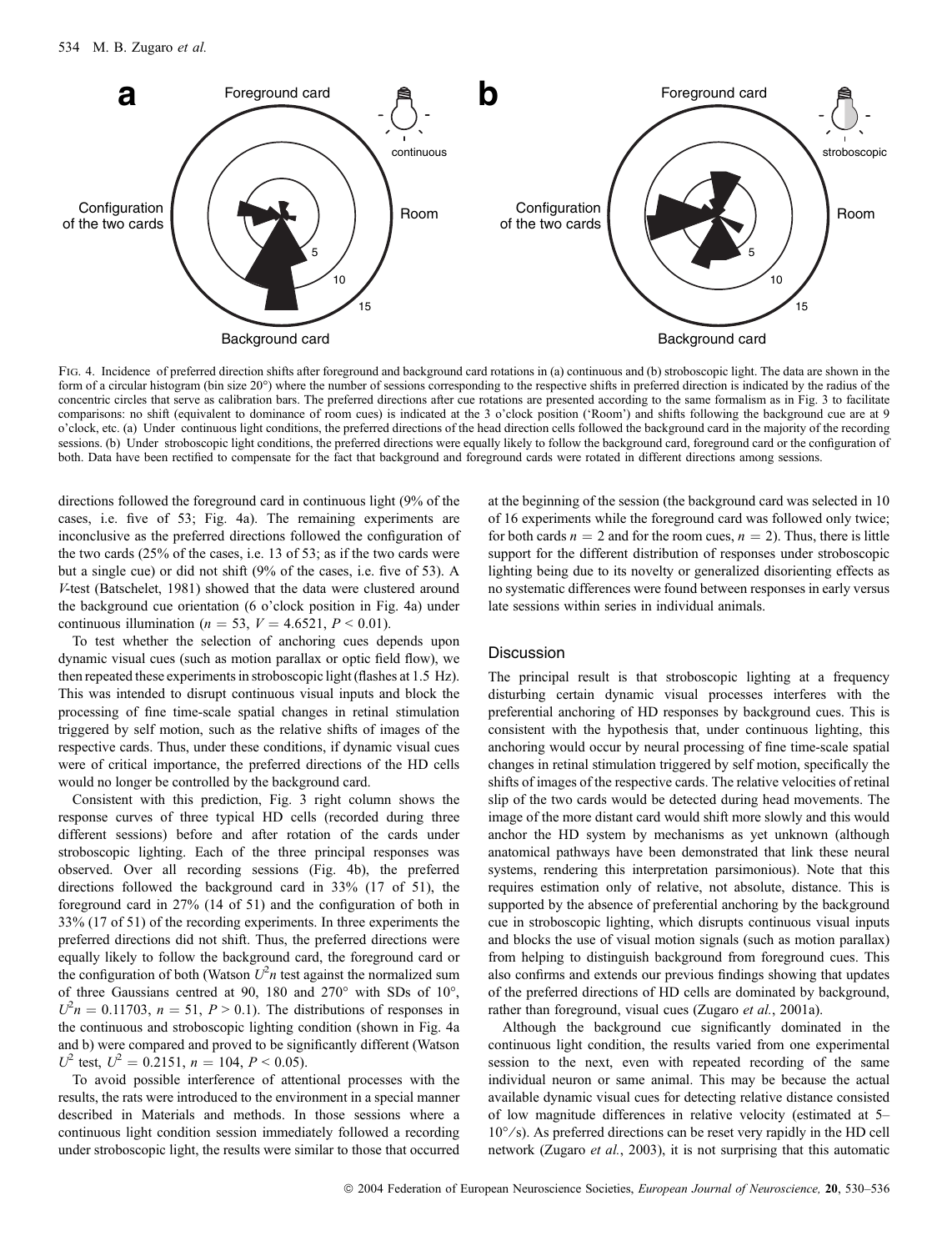mechanism would show variability as relative distance information was sparse and liminal. This is supported by the substantial numbers of sessions in both conditions where the preferred direction followed the midpoint between the two cues, indicating that they were not easily distinguishable. In any case, the suppression of this significant bias toward the background cue under stroboscopic lighting argues for the vital role of dynamic visual cues under continuous light, as the stroboscopic lighting deters velocity detection while not affecting other possible relative distance cues.

There are several arguments against other relative depth cues influencing the HD cells here. The experimental design and poor visual discrimination capacities of rats (Hughes, 1977; Hughes & Wässle, 1979) eliminated or dramatically reduced the risk of interference from certain other possible cues, like relative size, luminance, occlusion and texture. The two cues were positioned at the limits of the binocular viewing field of the rat visual system (Lashley, 1932), thus making vergence unlikely. Accommodation (which remains to be demonstrated in the rat) is also considered unlikely as HD cell responses are set within 80 ms while accommodation requires at least twice that time in humans (e.g. Kasthurirangan et al., 2003). Nevertheless, it remains possible that under, other experimental conditions, HD cells could also be demonstrated to engage some of these other mechanisms in order to select anchoring background cues.

Each of the individual responses is considered to represent the activity of all of the neurons in the anterodorsal thalamus within that session. This is supported by our present results in four sessions with multiple cell recordings and by virtually all published reports of simultaneous recordings of HD cells (e.g. Taube et al., 1990; Chen et al., 1994; Goodridge & Taube, 1995; Dudchenko et al., 1997; Knierim et al., 1998; Zugaro et al., 2001a) which consistently observe that these neurons respond coherently to changes of the orientation of the environmental cues. This binding is also a vital property permitting all existing computational models of HD cells to successfully replicate the properties of the actual neurons (Skaggs et al., 1995; Blair, 1996; Redish et al., 1996; Zhang, 1996; Goodridge & Touretzky, 2000; Sharp et al., 2001; Xie et al., 2002). This contrasts with some studies of hippocampal place responses where disparate responses among simultaneously recorded cells have been reported.

As HD cell responses varied across experiments rather than among individual cells, the relevant parameter for evaluating the results is the number of experiments (53 in continuous light and 51 in stroboscopic light) and data have been grouped together for multiple cells recorded within a single session. The absence of any apparent patterns in the session-to-session variations in the responses of individual neurons argues against any dependence of successive measures within individual animals and the same pattern of results is apparent for each animal.

In summary, dynamic visual signals play a critical role in selection of anchoring cues by HD cells. Such inputs could include dynamic motion parallax-related signals. These would permit background visual cues to be discriminated from those in the foreground during head translation movements as more distant objects appear to move at lower velocities. Alternatively, HD cells could receive critical information for this from the visual pathways specialized for detecting optic field flow; these are most sensitive to slow movements of large areas of the visual field, as provided by the image of background cues on the retina.

There is a clear adaptive advantage to selecting background cues as they are often more stable and reliable as the animal moves about. This complements the well-known role of optic flow information for updating heading information during movements (Lappe, 2000). While the latter concerns situations where the initial heading direction has already been established, the present work shows that dynamic visual cues are also important in the elaboration of these initial settings.

#### Acknowledgements

Thanks to Professor A. Berthoz for support and discussions, Dr J. Droulez for discussions, F. Maloumian for illustrations and M.-A. Thomas and S. Doutremer for histology. This work was supported by CNES, ACI du Ministère de la Recherche. M.B.Z. received a grant from the Fondation pour la Recherche Médicale and A.A. received a grant from the EU Marie Curie Programme.

## Abbreviations

HD, head direction.

#### **References**

- Batschelet, E. (1981) Circular Statistics in Biology. Academic Press, London. Blair, H.T. (1996) Simulation of a thalamocortical circuit for computing directional heading in the rat. In Touretzky, D.S., Mozer, M.C. & Hasselmo, M.E. (Eds), Advances in Neural Information Processing Systems. MIT Press, Cambridge, MA. pp. 152–158.
- Chen, L.L., Lin, L.-H., Green, E.J., Barnes, C.A. & McNaughton, B.L. (1994) Head-direction cells in the rat posterior cortex. I. Anatomical distribution and behavioral modulation. Exp. Brain Res., 101, 8–23.
- Cressant, A., Muller, R.U. & Poucet, B. (1997) Failure of centrally placed objects to control the firing fields of hippocampal place cells. J. Neurosci., 17, 2531–2542.
- Dudchenko, P.A., Goodridge, J.P. & Taube, J.S. (1997) The effects of disorientation on visual landmark control of head direction cell orientation. Exp. Brain Res., 115, 375–380.
- Goodridge, J.P. & Taube, J.S. (1995) Preferential use of the landmark navigational system by head direction cells in rats. Behav. Neurosci., 109, 1–12.
- Goodridge, J.P. & Touretzky, D.S. (2000) Modeling attractor deformation in the rodent head-direction system. J. Neurophysiol., 83, 3402–3410.
- Hess, B.J.M., Blanks, R.H.I., Lannou, J. & Precht, W. (1989) Effects of kainic acid lesions of the nucleus reticularis tegmenti pontis on fast and slow phases of vestibulo-ocular and optokinetic reflexes in the pigmented rat. Exp. Brain Res., 74, 63–80.
- Hughes, A. (1977) The refractive state of the rat eye. Vis. Res., 17, 927–939.
- Hughes, A. & Wässle, H. (1979) An estimate of image quality in the rat eye. Invest. Ophthalm. Vis. Sci., 18, 878–881.
- Kasthurirangan, S., Vilupuru, A.S. & Glasser, A. (2003) Amplitude dependent accommodative dynamics in humans. Vis. Res., 43, 2945–2956.
- Knierim, J.J., Kudrimoti, H. & McNaughton, B.L. (1998) Interaction between idiothetic cues and external landmarks in the control of place cells and head direction cells. J. Neurophys., 80, 425-446.
- Lappe, M. (Ed.) (2000) Neuronal Processing of Optic Flow. Academic Press, San Diego.
- Lashley, K.S. (1932) The mechanism of vision. V. The structure and imageforming power of the rat's eye. J. Comp. Psych., 13, 173–200.
- O'Keefe, J. & Dostrovsky, J. (1971) The hippocampus as a spatial map: Preliminary evidence from unit activity in the freely-moving rat. Brain Res., 34, 171–175.
- Ranck, J.B. Jr (1984) Head-direction cells in the deep cell layers of dorsal presubiculum in freely moving rats. Soc. Neurosci. Abstr., 10, 599.
- Redish, A.D., Elga, A.N. & Touretzky, D.S. (1996) A coupled attractor model of the rodent head direction system. Network, 7, 671–685.
- Robertson, R.G., Rolls, E.T., Georges-Francois, P. & Panzeri, S. (1999) Head direction cells in the primate pre-subiculum. Hippocampus, 9, 206–219.
- Sharp, P.E., Blair, H.T. & Cho, J. (2001) The anatomical and computational basis of the rat head-direction signal. TINS, 24, 289–294.
- Skaggs, W.E., Knierim, J.J., Kudrimoti, H.S. & McNaughton, B.L. (1995) A model of the neural basis of the rat's sense of direction. In Tesauro, G., Touretzky, D.S. & Leen, T.K. (Eds), Advances in Neural Information Processing Systems. MIT Press, Cambridge, MA. pp. 173–180.
- Taube, J.S., Muller, R.U. & Ranck, J.B. Jr (1990) Head-direction cells recorded from the postsubiculum in freely moving rats. II. Effects of environmental manipulations. J. Neurosci., 10, 436-447.
- Wells, E.F., Bernstein, G.M., Scott, B.W., Bennett, P.J. & Mendelson, J.R. (2001) Critical flicker frequency responses in visual cortex. Exp. Brain Res., 139, 106–110.
- Wiener, S.I. (1993) Spatial and behavioral correlates of striatal neurons in rats performing a self-initiated navigation task. J. Neurosci., 13, 3802–3817.
- Xie, X., Hahnloser, R.H.R. & Seung, H.S. (2002) Double-ring network model of the head direction system. Phys. Rev. E, 66, 041902.